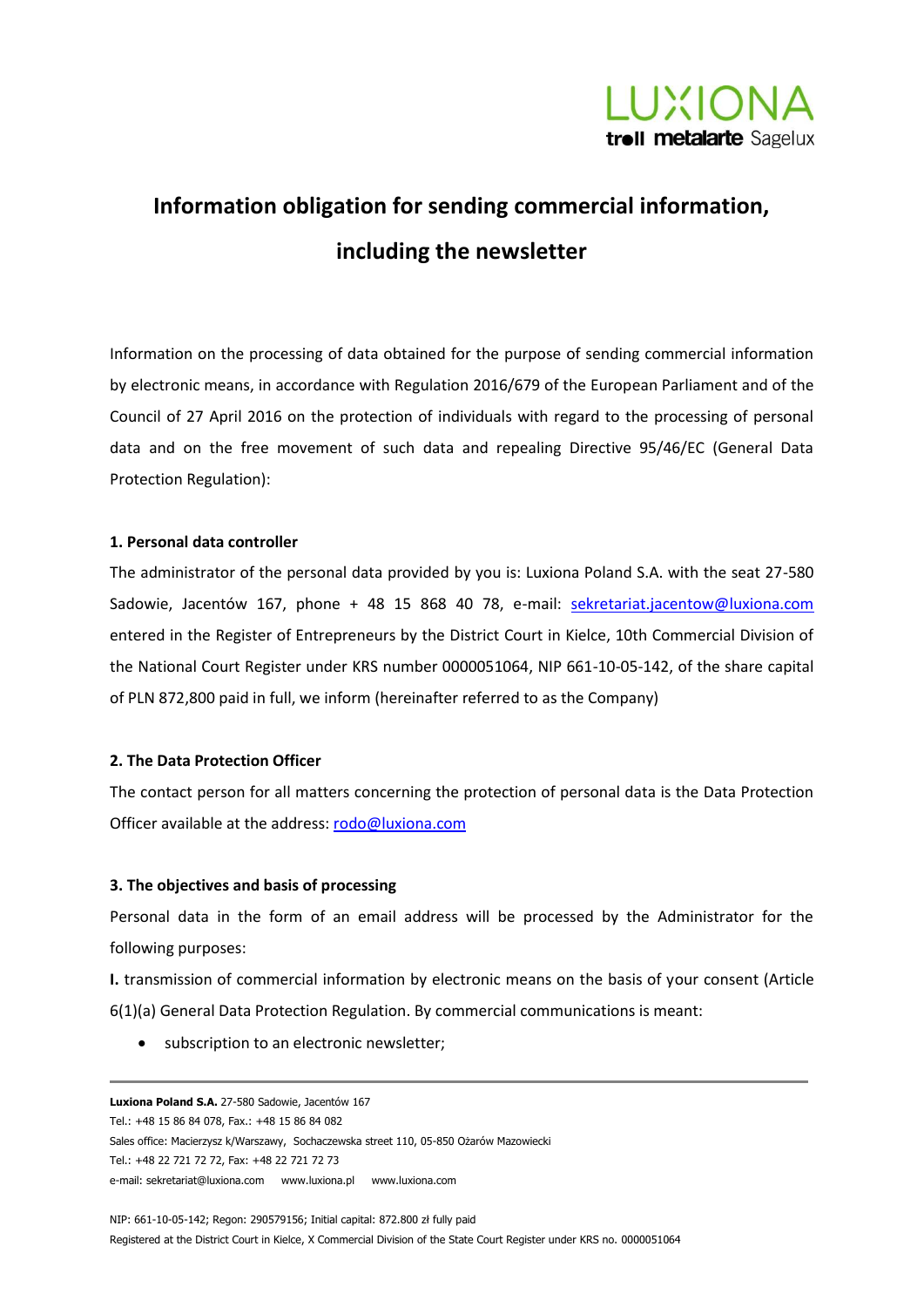

• the provision of information on products, latest offers and events organised by the Company. **II.** the keeping of statistics for the internal needs of the Company relating to the number of subscribers as a legitimate interest (Article 6(1)(f) General Data Protection Regulation).

# **4. Recipients of personal data**

The controller may provide personal data to entities cooperating on the basis of data processing entrustment agreements, including law firms, providers of ICT services, technical equipment.

## **5. Data storage period**

Personal data will be stored until you opt-out of receiving commercial information, including unsubscribing to the electronic newsletter, and for statistics to be kept for five calendar years from the end of the calendar year in which the consent was given.

## **6. Data subjects' rights**

With the limitations indicated in the General Data Protection Regulation, everyone is entitled to:

- the right to access and obtain a copy of their data
- the right to rectify (correct) their personal data;
- the right to limit the processing of personal data;
- the right to delete personal data;
- the right to lodge a complaint with the President of the Office for Personal Data Protection (to the address of the Office for Personal Data Protection, ul. Stawki 2, 00 - 193 Warsaw).

Each of the consents expressed may be withdrawn at any time, without affecting the lawfulness of the processing performed before its withdrawal.

#### **7. Information on the data requirement**

The provision of your personal data is voluntary, however, without it, it will not be possible to provide commercial information in this electronic newsletter.

**Luxiona Poland S.A.** 27-580 Sadowie, Jacentów 167 Tel.: +48 15 86 84 078, Fax.: +48 15 86 84 082 Sales office: Macierzysz k/Warszawy, Sochaczewska street 110, 05-850 Ożarów Mazowiecki Tel.: +48 22 721 72 72, Fax: +48 22 721 72 73 e-mail[: sekretariat@luxiona.com](mailto:sekretariat@luxiona.com) [www.luxiona.pl](http://www.luxiona.pl/) [www.luxiona.com](http://www.luxiona.com/)